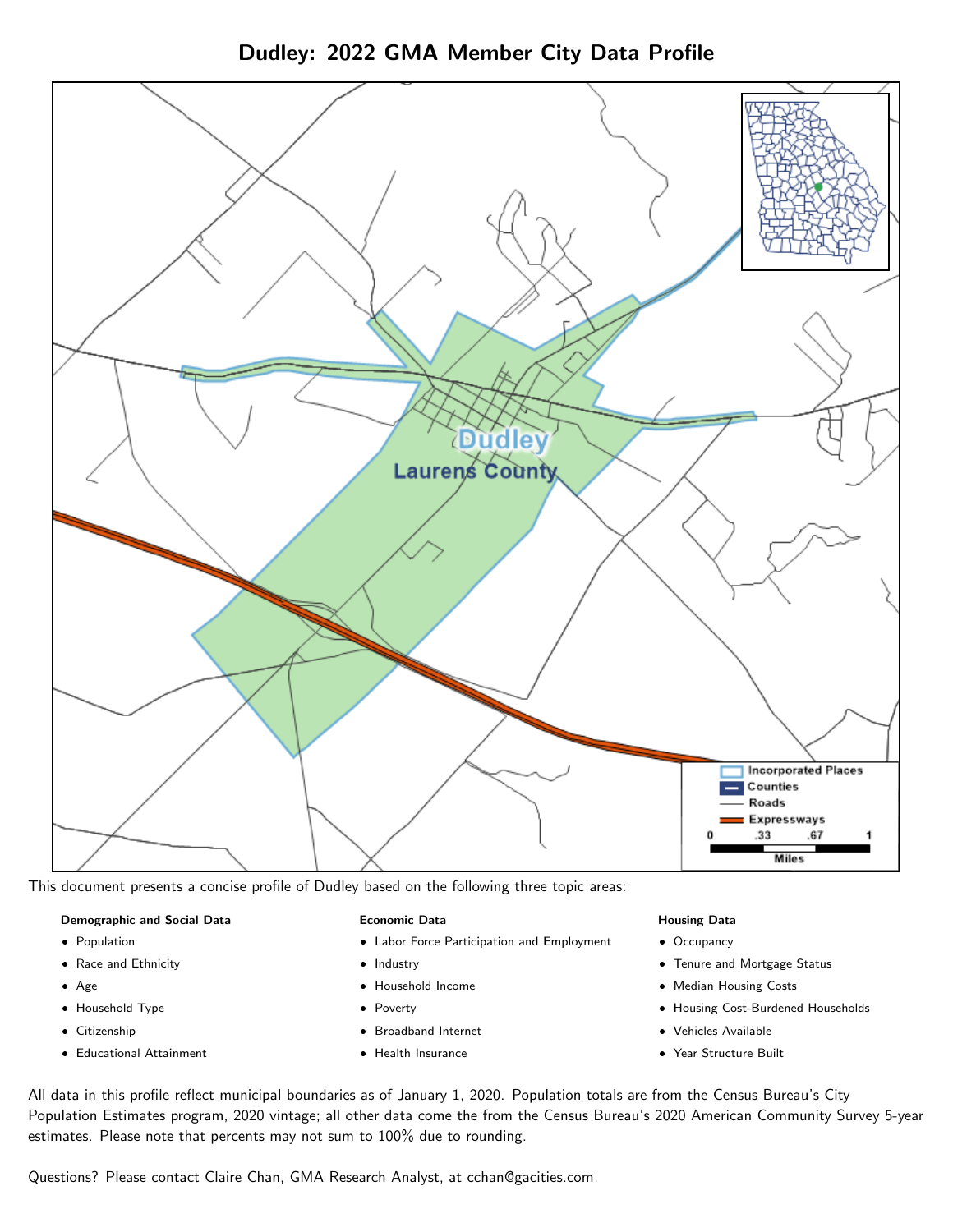# Dudley: Demographic and Social





Source: American Community Survey, 2020 5-year estimates, table B01001 Source: American Community Survey, 2020 5-year estimates, table B11001

## **Citizenship**

| <b>Native Born</b><br>100% |  |
|----------------------------|--|

Source: American Community Survey, 2020 5-year estimates, table B05002 Source: American Community Survey, 2020 5-year estimates, table B15002

Race and Ethnicity



Source: U.S. Census Bureau, City Population Estimates, 2020 vintage Source: American Community Survey, 2020 5-year estimates, table B03002

## Household Type



#### Educational Attainment



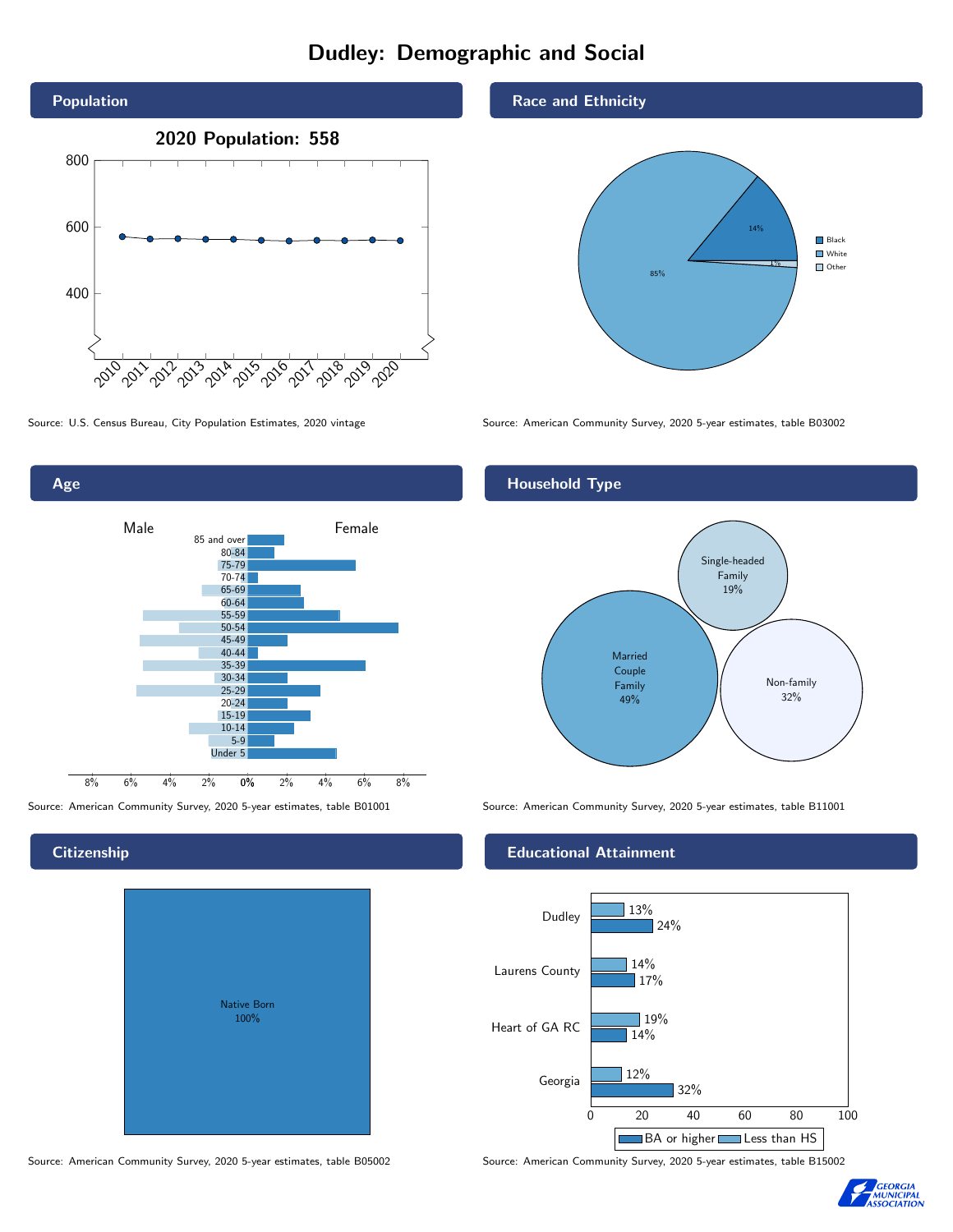# Dudley: Economic



Source: American Community Survey, 2020 5-year estimates, table B23001 Note: Unemployment rate is based upon the civilian labor force.

### Industry

| Agriculture, forestry, fishing and hunting, and mining      | $0\%$ |
|-------------------------------------------------------------|-------|
| Construction                                                |       |
| Manufacturing                                               | 12%   |
| <b>Wholesale Trade</b>                                      | 3%    |
| Retail Trade                                                | 20%   |
| Transportation and warehousing, and utilities               |       |
| Information                                                 |       |
| Finance and insurance, real estate, rental, leasing         |       |
| Professional, scientific, mgt, administrative, waste mgt    |       |
| Educational services, and health care and social assistance |       |
| Arts, entertainment, recreation, accommodation, food        |       |
| service                                                     |       |
| Other services, except public administration                |       |
| Public administration                                       |       |

Source: American Community Survey, 2020 5-year estimates, table C24030



Source: American Community Survey, 2020 5-year estimates, tables B19013 and B19025 Source: American Community Survey, 2020 5-year estimates, table B17010

Broadband Internet No 26% Yes 74%

#### Health Insurance



Source: American Community Survey, 2020 5-year estimates, table B28002 Source: American Community Survey, 2020 5-year estimates, table B18135